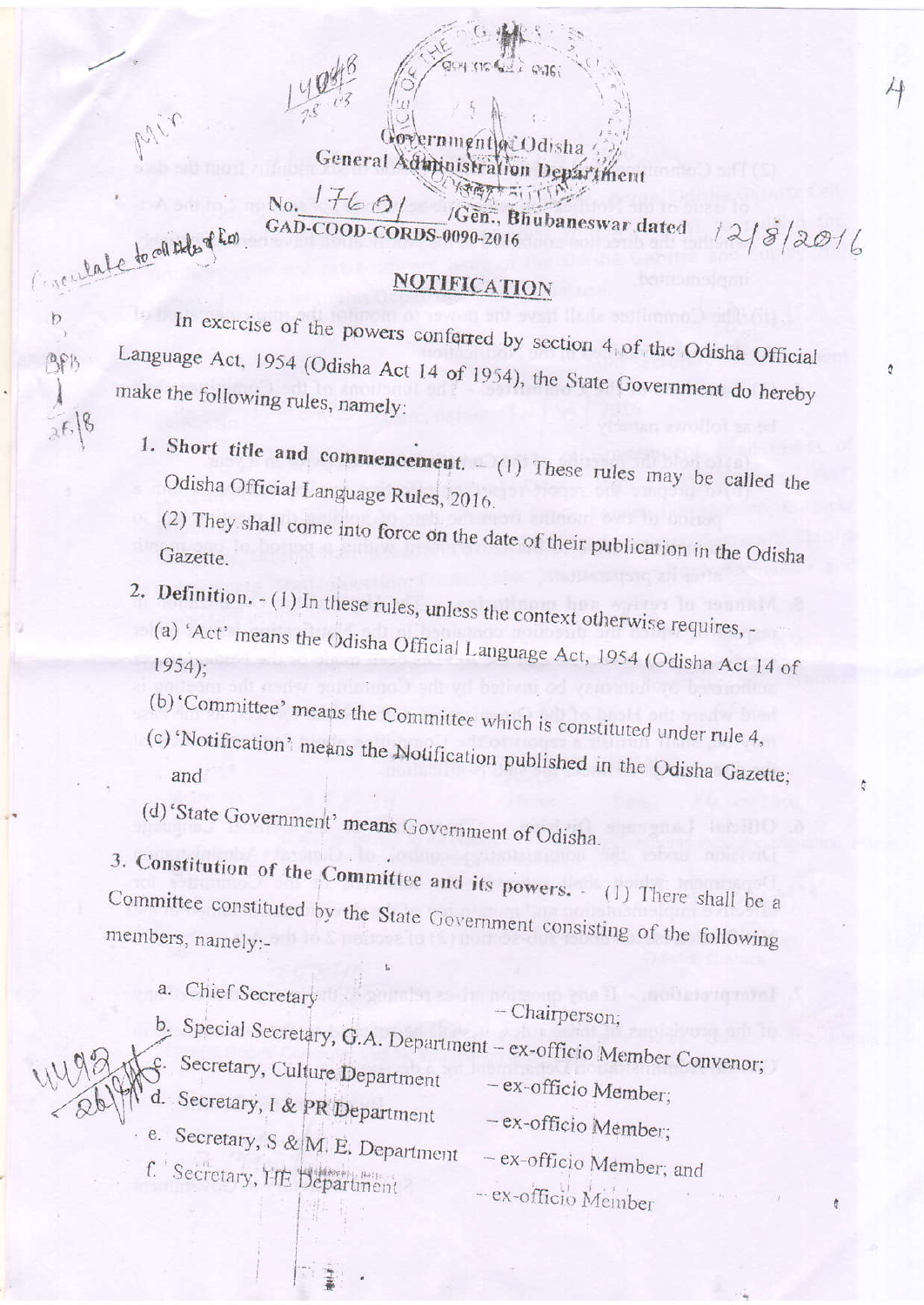- (2) The Committee shall review within a period of six months from the date of issue of the Notification under sub-section (2) of section 2 of the Act, whether the direction contained in the Notification have been effectively implemented.
- (ii) The Committee shall have the power to monitor the implementation of the direction contained in the Notification.
- 4. (1) Functions of the Committee. The functions of the Committee shall be as follows namely :-
	- (a) to hold the meeting of the Committee at least twice in a year.
	- (b) to prepare the report regarding effective implementation within a period of two months from the date of holding the meeting and to submit the same to the Government within a period of one month after its preparation.
- 5. Manner of review and monitoring. The Head of the Organization in respect of which the direction contained in the Notification issued under sub-section (2) of section 2 of the Act has been made or the Nodal Officer authorized by him may be invited by the Committee when the meeting is held where the Head of the Organization or the Nodal Officer, as the case may be, shall furnish a report to the Committee about implementation of the direction given under the said Notification.
- 6. Official Language Division. There shall be an Official Language Division under the administrative control of General Administration Department which shall supervise the functions of the Committee for effective implementation and monitoring of the directions, contained in the Notification issued under sub-section (2) of section 2 of the Act.
- 7. Interpretation. If any question arises relating to the interpretation of any of the provisions of these rules, it shall be referred to the Government in General Administration Department for a decision.

ī.

By order of the Governor

Special Secretary to Government